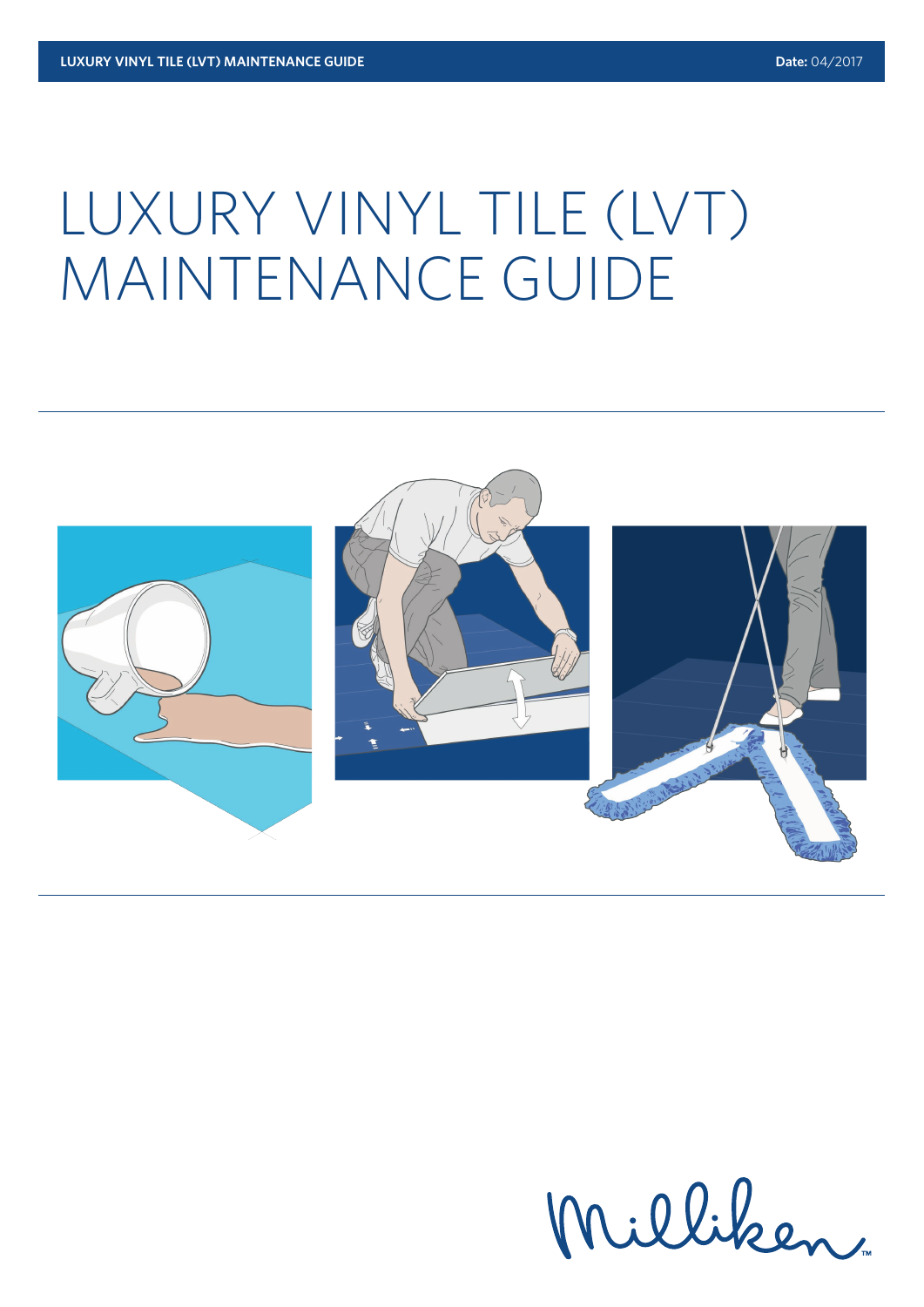# **LVT MAINTENANCE GUIDE**

Milliken

# **INTRODUCTION**

Milliken Luxury Vinyl Tile is engineered for commercial use. It is simple to maintain and provides excellent stain and abrasion resistance, eliminates the need for wax, polishes and harsh chemicals. Please read these guidelines to ensure your flooring retains its appearance.

Prevention of the build-up of contaminants will not only keep your floor cleaner but will considerably reduce maintenance costs and improve indoor air quality. For further details please click on: **[Entrance Flooring Solutions](http://www.millikencarpet.com/en-gb/products/Pages/Entrance%20Flooring%20Solutions.aspx)**

- Do not use excessive amounts of water, cleaners, strippers or finishes.
- Do not use metal or razor scrapers to remove dirt or marks. This will damage the protective wear layer of the LVT.
- Consult with the individual cleaning product manufacturer for guidelines.

## **PROTECTING YOUR NEW FLOOR**

Allow the adhesive to set before the floor is exposed to foot traffic, point loads or maintenance. Not doing so can lead to shifting tiles, adhesive oozing or permanent indentations. Please consult with the floor installer for adhesive setting times for allowing foot traffic.

We recommend to avoid rolling traffic furniture or fixtures on the floor for 24-48 hours.

It is recommended to install floor coverings after all other finishing operations have been completed. However, if there will be construction traffic on the newly installed floor wait for the adhesive to set and protect with a breathable product is preferable.

### **CLEANING INSTALLATION ADHESIVE RESIDUE**

- Remove any surface adhesive while wet. Use a clean white cloth moistened with water.
- Dried adhesive can be removed by using a clean white cloth moistened with denatured alcohol.
- Do not pour water or denatured alcohol directly on the floor.
- Do not mechanically scrape.

# **INITIAL MAINTENANCE**

Before handing over the floor, carry out initial maintenance. Always use maintenance products that are designed for use on Luxury Vinyl Tile with urethane finish. Make sure adhesive is set after installation. Thoroughly clean the floor using a neutral pH cleaner and mop.

If necessary, use a low speed rotary buffing machine with the following criteria and specified pads only. Thoroughly wet mop without saturating the floor to remove residue and allow to dry.

#### **RECOMMENDED PH NEUTRAL CLEANERS**

For instructions and health and safety guidelines, please contact the relevant manufacturer.

- Uzin: RZ Effective Basic Cleaner
- Prochem: Prodet
- Johnson Diversey: Taski Jontec 300
- Dr Schutz: Active Cleaner

# **USE OF ROTARY FLOORING MACHINES**

- Use only a slow speed (175 RPM) machine.
- Use only the following coloured pads: white, red (light soil) or blue (heavy soil)
- Do not dry buff vinyl floors without the use of a suitable finish coat.
- Do not use green black or brown scrubbing pads! Damage will occur.
- Do not use excessive amounts of water, cleaners, strippers or finishes as this can lead to adhesive failures in direct-glue applications.